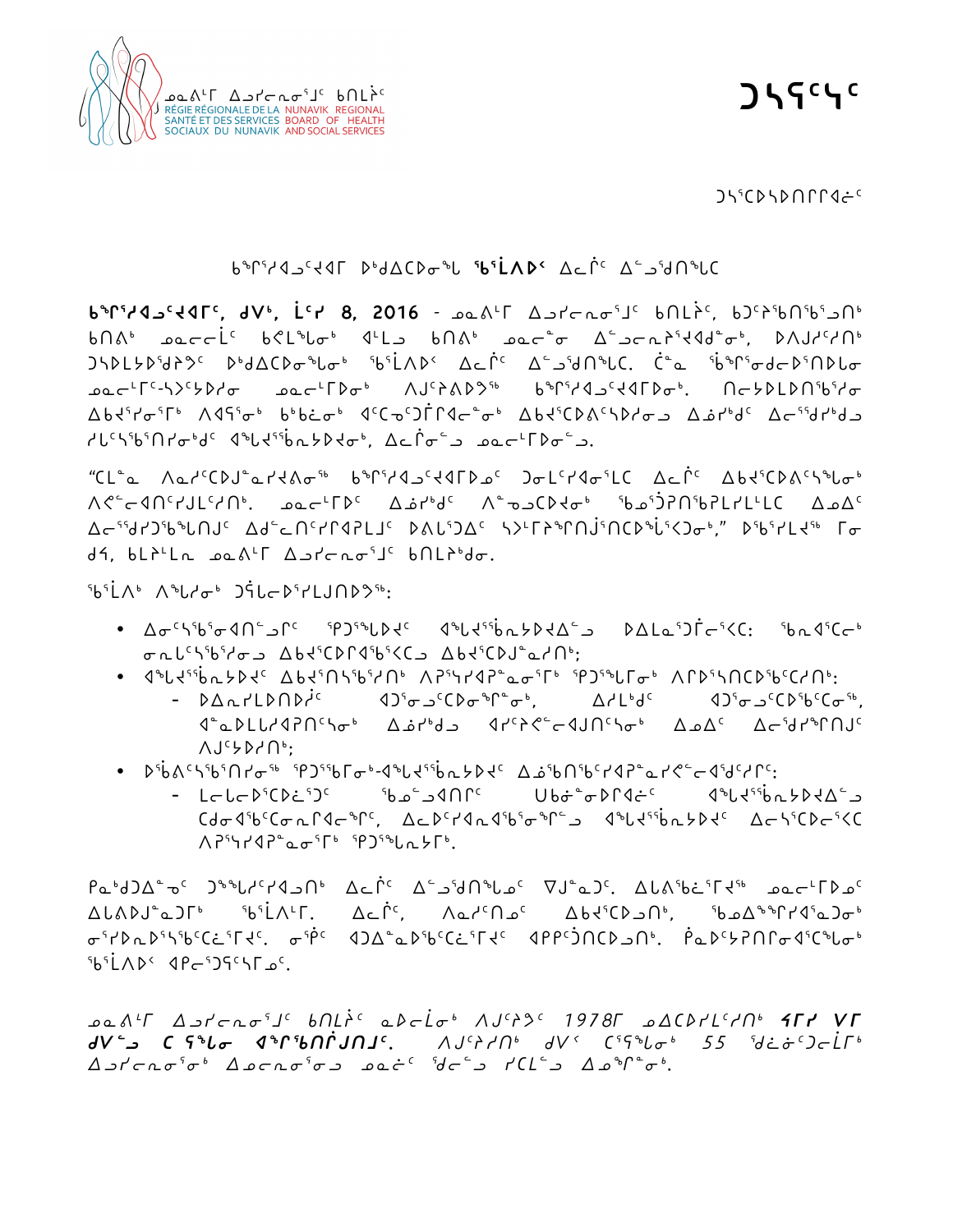

**ᑐᓴᕋᑦᓭᑦ**

## $-30-$

**ᑐᓴᕐᑎᓯᔪᑦ:** ᓄᓇᕕᒻᒥ ᐃᓗᓯᓕᕆᓂᕐᒧᑦ ᑲᑎᒪᔩᑦ ᐸᕐᓀᓂᕐᓄᑦ ᐱᔭᑦᓴᓕᕆᓂᕐᓄᓗ ᐊᓪᓚᕕᒻᒥᑦ

**ᑐᑭᓯᒋᐊᕐᑐᕕᑦᓴᖅ:** ᑖᓐ ᕗᐊᕆ ᑐᓴᕋᑦᓴᓂᐊᕐᑎᖓ ᓄᓇᕕᒻᒥ ᐃᓗᓯᓕᕆᓂᕐᒧᑦ ᑲᑎᒪᔩᑦ 819-964-2222, ᐊᓪᓚᕕᖓ 251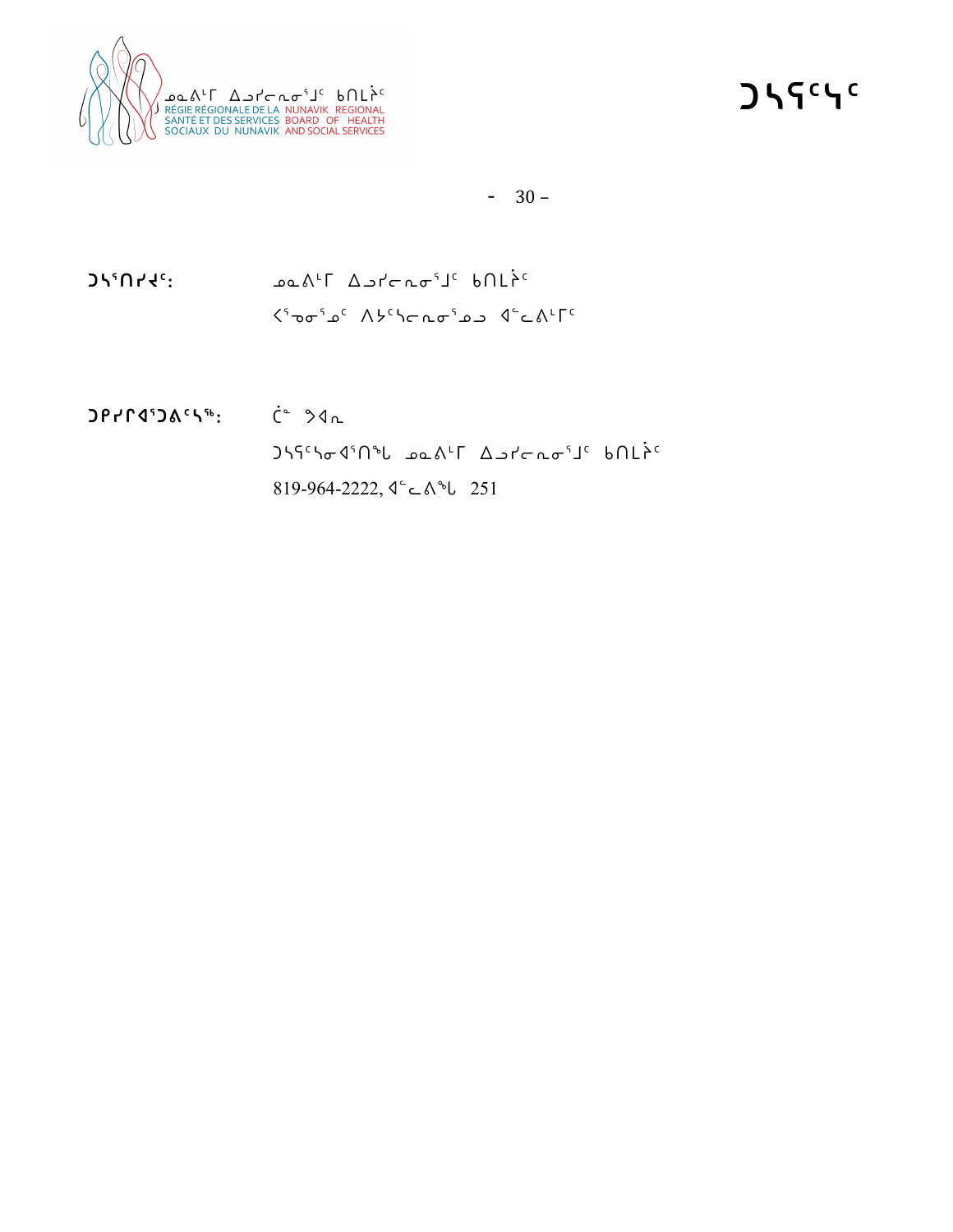

## FOR IMMEDIATE RELEASE

## OPENING IN KANGIQSUALUJJUAQ OF THE **QARMAAPIK** FAMILY HOUSE

**Kangiqsualujjuaq, Québec, March 7, 2016** – The Nunavik Regional Board of Health and Social Services (NRBHSS), in partnership with the Kativik Regional Government (KRG) and the Kativik Municipal Housing Bureau (KMHB), is proud to announce the opening of the Qarmaapik Family House. This non-profit community organization provides community-support services for the community of Kangiqsualujjuaq. Its mission is to provide a resource for children in need of a safe place and offer counselling through various social and cultural activities for parents, families as well as the community.

"This project was made possible by the community members because of their commitment and dedication to development of a family resource centre. It enables the community to solve social problems according to an Inuit traditional approach to help reduce recourse to youth-protection services," explained Minnie Grey, Executive Director of the NRBHSS.

Qarmaapik pursues three main objectives:

- provide room and board for children and parents in emergency situations: a private room with meals and any assistance that may be required;
- support parents in need by providing counselling on parenting:
	- substance abuse, psychological abuse, teaching coping strategies and promoting lifestyle changes with a culturally relevant approach;
- provide counselling to improve or build child-parent relations:
	- protocols will be designed regarding length of stay and parental visitation, as well as mandatory participation in parental improvement courses.

Everyone is welcome at the family house. A community kitchen will also be available at Qarmaapik. Families, with the help of staff members, will have the opportunity to learn how to prepare healthy home-cooked meals. Prepared meals will also be available for purchase at very affordable prices. This will create some revenue to cover expenses for Qarmaapik.

*The NRBHSS is a public agency created in 1978 under the* **James Bay and Northern Québec Agreement***. It is responsible for nearly the entire territory located north of the 55th parallel in terms of the provision of health and social services for the inhabitants of the 14 communities.*